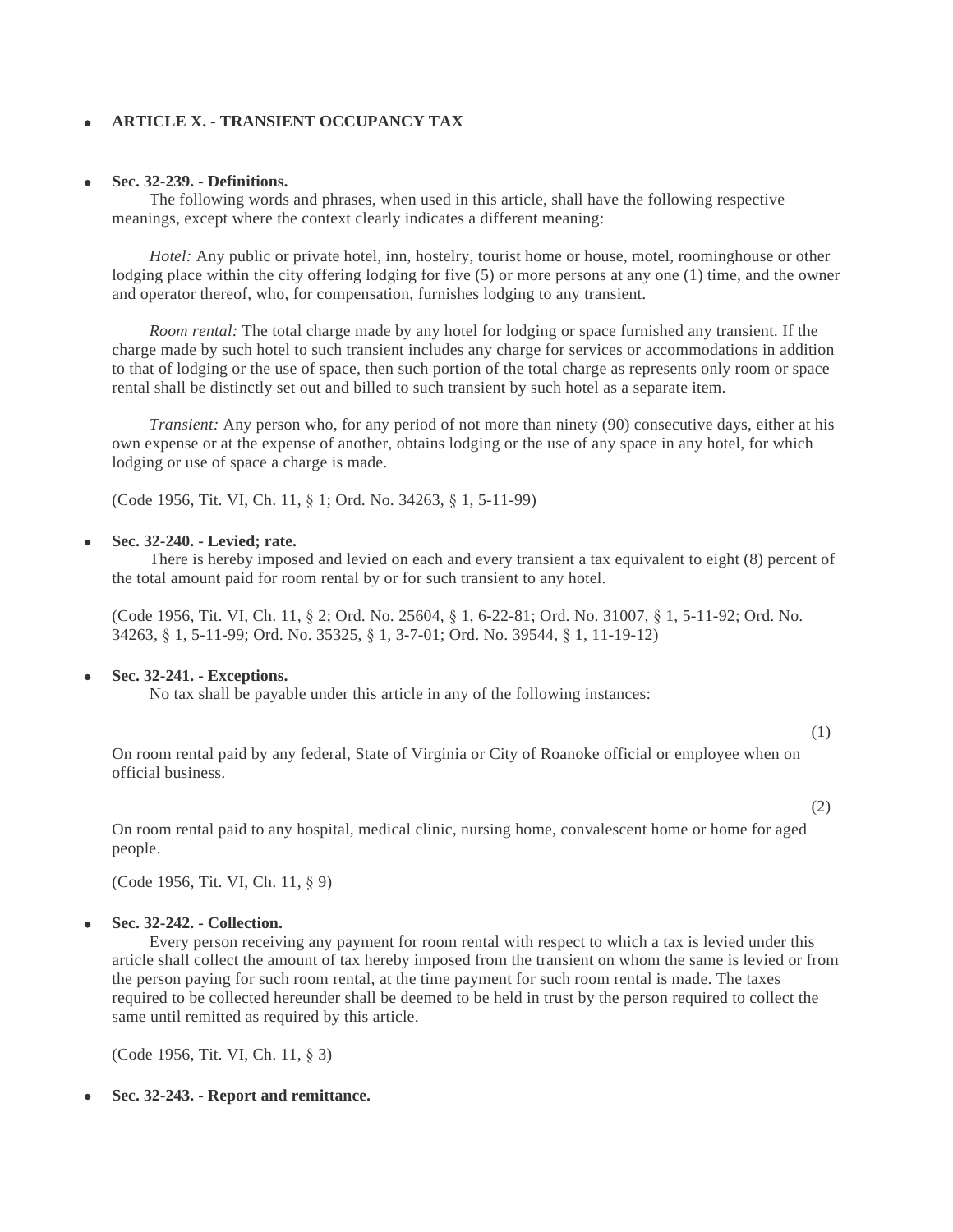(a)

The person collecting any tax levied by this article shall make out a report, upon such forms and setting forth such information as the commissioner of revenue may prescribe and require, showing the amount of room rental charges collected, and the tax required to be collected, and shall sign and deliver the same to the treasurer, with a remittance of the tax. Such reports and remittances shall be made on or before the twentieth day of each month covering the amount of tax collected during the preceding month.

Any person operating a hotel regularly throughout the year may, upon written application to, and with the written consent of, the commissioner of revenue, make reports and remittances on a quarterly basis in lieu of the monthly basis provided for in subsection (a) above. Such quarterly reports and remittances shall be made on the twentieth day of April, July, October and January in each year, and shall cover the amounts collected during the three (3) months immediately preceding the months in which reports and remittances are required.

If the remittance provided for in this section is by check or money order, the same shall be payable to the city and all remittances received hereunder by the commissioner of revenue shall be promptly turned over to the treasurer.

(Code 1956, Tit. VI, Ch. 11, § 4; Ord. No. 31008, § 2, 5-18-92; Ord. No. 40863, § 1, 6-19-17)

### **Sec. 32-244. - Failure to collect, report or remit.**

If any person shall fail or refuse to remit to the treasurer the tax required to be collected and paid under this article within the time and in the amount specified in this article, there shall be added to such tax interest at the maximum yearly rates authorized by general law of the commonwealth, as provided for in section 58.1- 15, Code of Virginia (1950), as amended, on the amount of the tax for each year or portion thereof from the first day following the day upon which the tax is due.

If any person shall fail or refuse to collect the tax levied by this article and to make, within the time provided in this article, any report and remittance required by this article, the commissioner of revenue shall proceed in such manner as he may deem best to obtain facts and information on which to base his estimate of the tax due. As soon as the commissioner of revenue shall procure such facts and information as he is able to obtain upon which to base the assessment of any tax payable by any person who has failed or refuse to collect the same and to make such report and remittance, he shall proceed to determine and assess against such person the tax and penalties provided for by this article and shall notify such person by mail sent to his last known place of address, or through such other method of communication in the commissioner's discretion, of the total amount of such tax and interest and penalties, and the total amount thereof shall be payable within ten (10) days from the date of such notice.

(Code 1956, Tit. VI, Ch. 11, §§ 5, 6; Ord. No. 25188, § 8, 7-14-80; Ord. No. 26115, § 7, 6-28-82; Ord. No. 31008, § 2, 5-18-92; Ord. No. 40863, § 1, 6-19-17)

#### **Sec. 32-245. - Records to be kept.**

It shall be the duty of every person liable for the collection and payment to the city of any tax imposed by this article to keep and preserve, for a period of three (3) years, such suitable records as may be necessary to determine the amount of such tax, which records the commissioner of revenue shall have the right to inspect at all reasonable times.

(Code 1956, Tit. VI, Ch. 11, § 7; Ord. No. 31008, § 2, 5-18-92; Ord. No. 40863, § 1, 6-19-17)

(c)

(b)

(a)

(b)